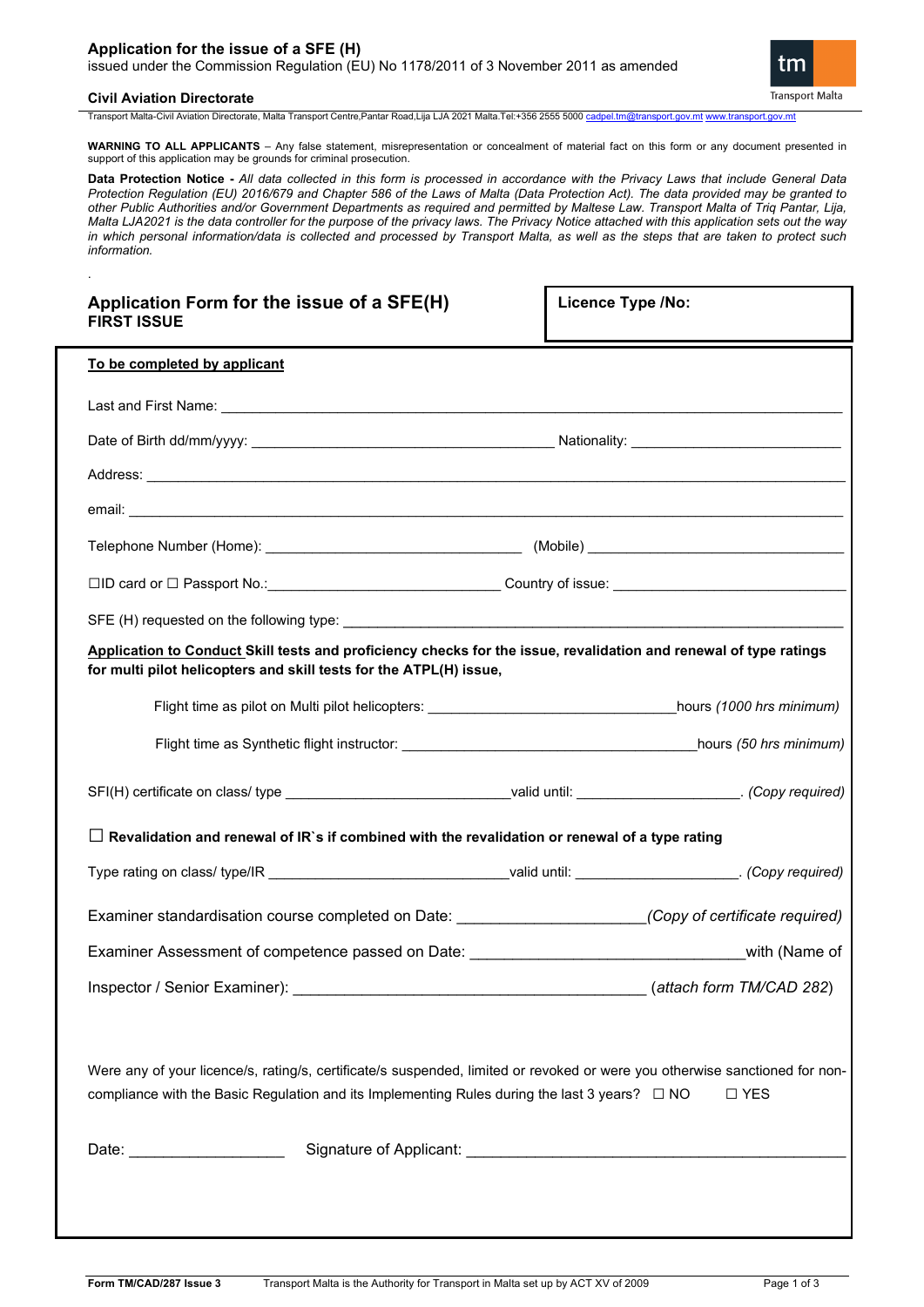# **Application for the issue of a SFE (H)**

issued under the Commission Regulation (EU) No 1178/2011 of 3 November 2011 as amended

 $\overline{\phantom{a}}$ 

# **Civil Aviation Directorate**

Transport Malta-Civil Aviation Directorate, Malta Transport Centre,Pantar Road,Lija LJA 2021 Malta.Tel:+356 2555 5000 [cadpel.tm@transport.gov.mt](mailto:cadpel.tm@transport.gov.mt) [www.transport.gov.mt](http://www.transport.gov.mt/)

# **Submission Instructions**

|                            |                                                                        | <b>QHICE</b><br><b>Use Only</b> |
|----------------------------|------------------------------------------------------------------------|---------------------------------|
| <b>Documents required:</b> |                                                                        |                                 |
|                            | 1. A copy of the Certificate for the Examiners Standardisation Course. | $\mathbb O$                     |
| 2.                         | Log Book showing flight instruction as a SFI certified by the ATO.     | $\circledS$                     |
| 3.                         | Copy of Licence held.                                                  | $\circledS$                     |
| 4.                         | Copy of the SFI Certificate.                                           | $^{\circledR}$                  |
| 5.                         | Copy of Medical certificate (if available)                             | $\circledS$                     |
|                            | 6. Assessment of Competence Form (TM/CAD/282)                          | $^{\circledR}$                  |
|                            | 7. Copy of your Criminal Record (not older than 3 months)              | $\circledcirc$                  |

# **It is important to send all the documents to avoid a delay in the issue of the rating.**

# **Transport Malta – Civil Aviation Directorate Bank Details:**

Bank Name: Bank of Valletta Bank Branch: Naxxar Bank Address: 38, Triq tal-Labour, Naxxar NXR 9020 Bank's BIC Code: VALLMTMT Sort Code: 22013 Account Holder: Transport Malta – Civil Aviation Directorate Account No: 12000580013 IBAN No: MT13VALL 22013 0000 000 12000 5800 13

**Fee**: The applicable fee in the Malta Air Navigation Order / Scheme of Charges on the Transport Malta website has to be submitted with the application.

**Queries**: If you need additional information send an email to [capel.tm@transport.gov.mt](mailto:capel.tm@transport.gov.mt) to the attention of **Personnel Licensing Section, Transport Malta Civil Aviation Directorate - giving your contact telephone** number.

# **Send completed form to:**

Transport Malta-Civil Aviation Directorate, Malta Transport Centre, Pantar Road,Lija LJA 2021 Malta.